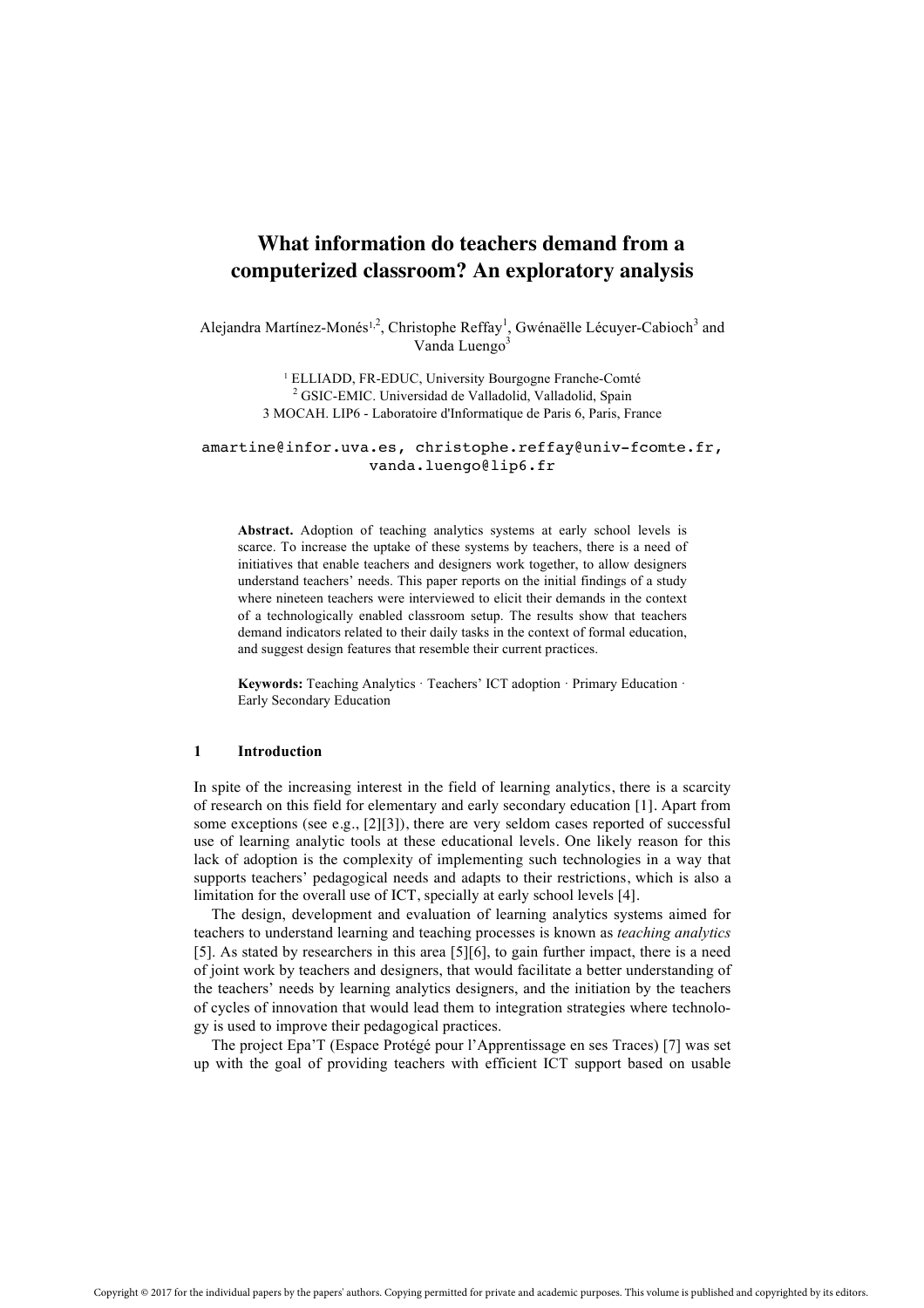technology enriched with learning analytics, with the overall intention of helping to fill the distance between what is being proposed nowadays by the learning analytics tool designers and current school practices. This paper reports on the initial findings of a study that took place shortly after the project started. The objective of the study was to identify with teachers of primary and early secondary education the indicators that would allow to personalize the learning of their students in a computerized environment. Contextualized interviews with nineteen primary and middle school teachers of two academic regions in France were conducted to explore their ideas on how technology could help them personalize learning in their classes. Based on the teachers' responses to these interviews, but taking a broader perspective, the research question addressed in this paper is: *What kind of support do teachers expect from a computerized classroom?*

The rest of the paper is structured as follows: the next sections reviews relevant literature related to teachers' adoption of learning analytics tools. Then, Section 3 introduces the project Epa'T, that sets the context of the study and the long-term research goals. Section 4 describes the implementation of the study and its results. Finally, section 5 presents the conclusions and future work lines.

# **2 Adoption of Learning Analytics at Early School Levels**

The adoption and integration of technology in schools is a complex endeavor, comprising many entangled factors. Models such as TPACK (Technological Pedagogical and Content Knowledge) [8] or SAMR (Substitution, Augmentation, Modification and Redefinition) [9] define elements for successful adoption, as well as different levels of integration of ICT into teachers' practices. According to these models, it is feasible to think that the road for a successful uptake of technology by teachers can start from experiences where technology adapts to their current practices, helping teachers understand the possibilities of the design space. This will eventually enable them to envision more innovative practices supported by ICT, and thus, achieve a more efficient and effective integration of digital technologies in their classrooms.

Being able to reach the highest levels of integration depends on a number of intertwined personal, institutional and technological factors [10]. Among all these factors, teachers' beliefs about teaching and their expectations on the role of technology have been considered as the most influential for successful uptake [11]. In turn, these expectations depend, among other factors, on what is offered to them by the available technology. If teachers perceive ICT as a beneficial tool, compatible with their current activities, easy to use and with observable outcomes, they will demonstrate positive attitudes towards ICT [1] [12].

However, there are symptoms that the field of learning analytics is not offering this kind of tools to teachers, specially those at the initial educational levels. In spite of the increasing investment in learning analytics, the presence of real-world examples of primary and secondary school teacher's uptake of this technology is almost non existent. For example, in the last international conference on learning analytics (LAK'17) [13], only 1 out of 65 research papers reported a study of a learning analytics tool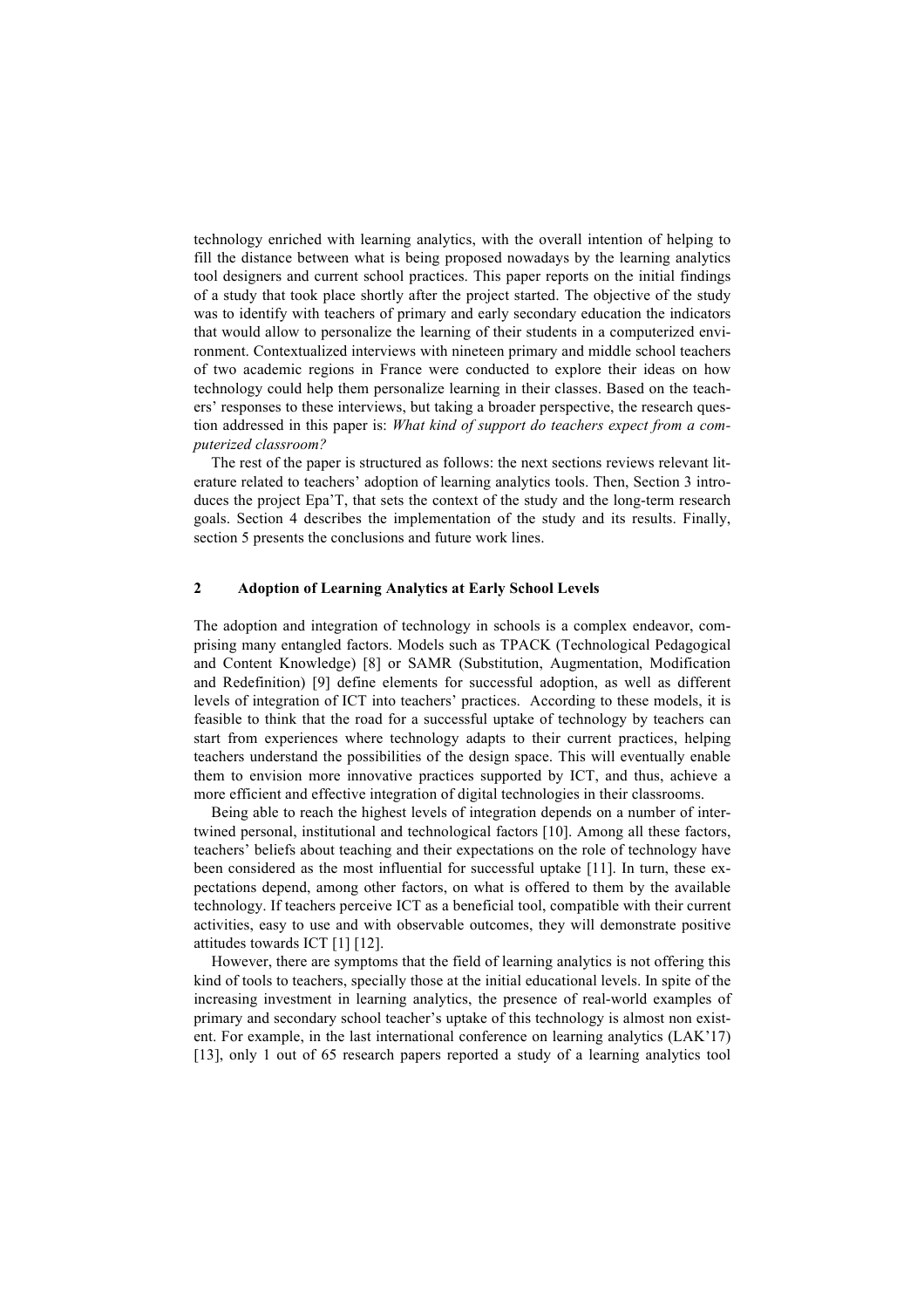being used by a teacher in a primary school [3]. One likely reason for this problem, as stated by Fergusson et al., [1] is the fact that the offer is still based on the *supply side*, i.e., it consists of tools and methods provided by learning analytics' experts, which do not take sufficiently into account the many questions and restrictions met by teachers in their practice [5]. This gap has been also noted by Holstein et al., [6] in their recent work towards identifying teachers' needs for the design of Intelligent Tutoring Systems (ITS) that overcome the difficulties that these systems pose for teachers' adoption.

There is therefore, a need for investigating and reporting on the users' needs for teaching analytics' systems, based on projects that facilitate co-design processes where researchers sit together with teachers to understand their needs. The project Epa'T which is briefly introduced below, was proposed with this vision.

# **3 The Project Epa'T**

The project Epa'T (Oct. 2015 – Sept. 2016) [7] concerns an experimentation, in pilot primary and early secondary schools of one of the two academies involved in the innovation program (Academy 1), for providing Chromebooks equipped with Google  $\text{Classroom}^1$  integrated with Hapara<sup>2</sup> as a monitoring tool. Administrative territories' technical services where actively involved in the technical support of the hardware infrastructure (networks' connections, Chromebooks management and software configuration). Pedagogical support was provided by the DANE (Délégation Académique du Numérique Educatif).

The project takes a bottom-up perspective based on action-research, with the overall goal of analyzing the consequences of the tools' use in everyday teaching practices and their acceptability by teachers. 21 teachers (7 in primary, 14 in secondary) and 251 pupils (153 in primary, 98 in secondary) were involved in this pilot.

The study presented in this paper is part of the initial, exploratory phases of the project, aiming to identify teachers' points of view about the aforementioned topics.

# **4 Investigating Teachers' Desires and Needs**

## **4.1 Context of the Study**

The study [14] was carried out in two administrative regions (academies) in France, involving 19 teachers from the third cycle of the French educational system (comprising learners between 9 and 12 years). The two academies were engaged in a pilot program of use of digital tools by pupils for school learning, from which the project Epa'T (see Section 3) was a concrete implementation.

<sup>1</sup> Google classroom website: https://classroom.google.com Last visit 12-4-2017

<sup>2</sup> Hapara web site: https://hapara.com/products/g-suite/ Last visit 12-4-2017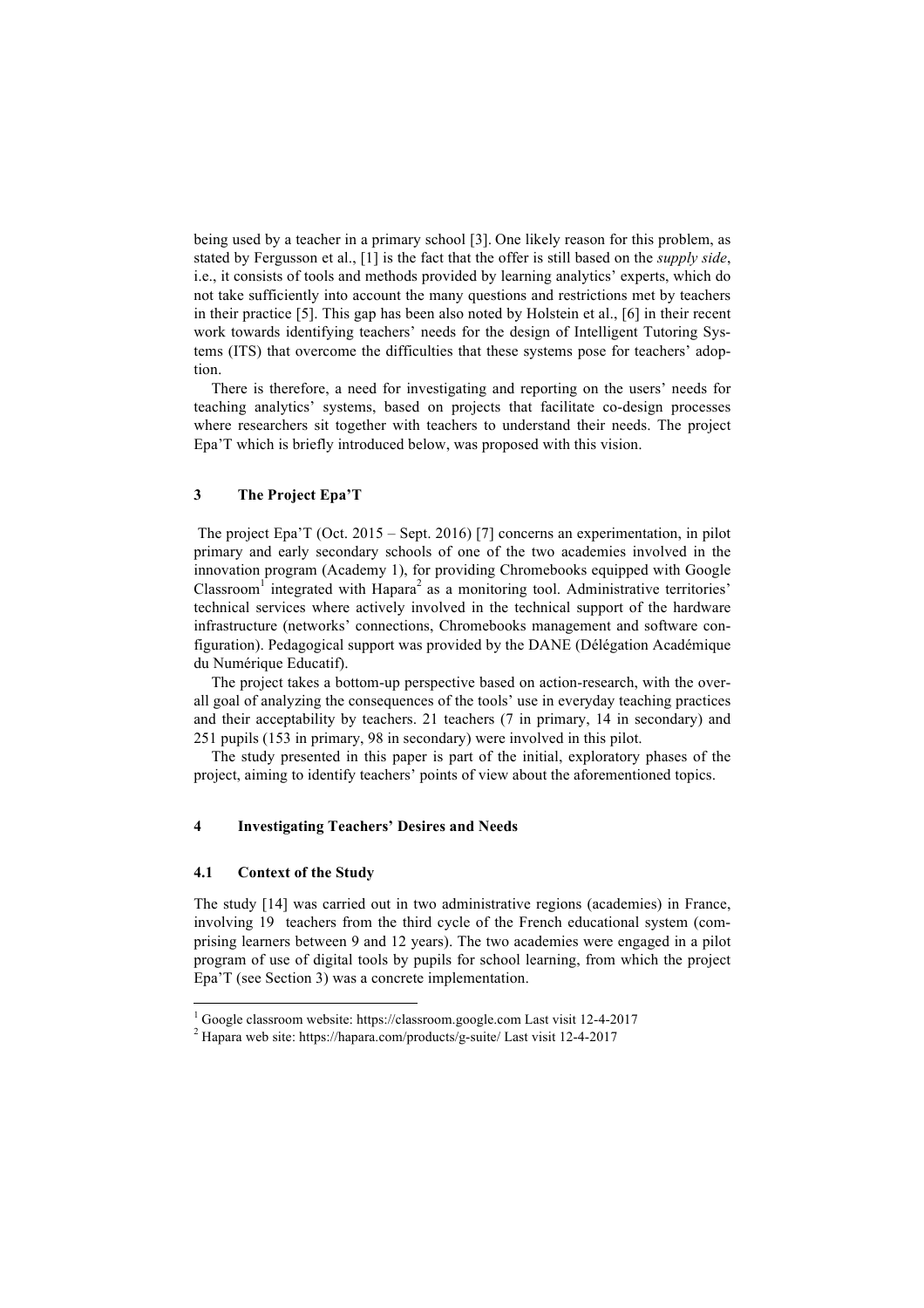At the moment when the study was carried out, the technical infrastructure and applications envisioned in the program had not been deployed yet. Therefore, the study did not aim at evaluating any specific feature of the technical infrastructure that was being deployed in the schools. It aimed at identifying the needs expressed by the teachers in a more general way, and more concretely, to identify the needs of teachers for implementing personalized learning activities in their classrooms.

#### **4.2 Methods and Research Question**

To take into account the practices and needs of teachers in the personalization of learning, the research team chose to follow a DBR (Design-Based Research) approach, which involves an iterative approach to both testing and defining innovative learning environments responding to real needs, while defining new principles. This study is part of the first, exploratory phase of the first DBR cycle [15]. The overall approach is qualitative, involving a small number of teachers, and the focus was to understand teachers' point of view, not to obtain generalizable results.

The interviews were conducted with teachers from the two aforementioned academies, with the following distribution: for Academy 1, eleven teachers from the first year of the same secondary school were interviewed, although one of these interviews could not be processed later on and was discarded. All the teachers were part of the aforementioned implementation program. For Academy 2, eight teachers from different elementary schools were interviewed, six of which were participants in the implementation program, while the other two were external to the program. These two teachers were chosen to check if the needs they expressed were different from those of the teachers that where involved in the project.

All teachers participated on a voluntary basis in the study. The interviews with teachers from Academy 1 took 30 minutes, because the time for the interview was shared with another research being done in the frame of the Epa'T project, while the interviews in Academy 2 where fully devoted to this study, and lasted one hour in average. The responses were summarized in grids organized by question and by teacher [14].

The interviews consisted of three parts: an introduction, with close questions about the school, the class, and the teacher; a second part aimed at eliciting the teachers' current practices with and without technology; and a last part where teachers were asked about the information they would like to have to help them personalize activities to the needs of their learners. In Academy 2, a protocol that aimed at helping teachers externalize their needs was followed: the teachers were asked to propose a situation of personalization with an application devoted to the design of lesson plans for the development of competences. Then, teachers were asked about which information they considered important for implementing this situation.

To answer the research question posed in this paper, i.e., *what kind of support do teachers expect from a computerized classroom?* we analyzed the summaries of the responses focusing on the following issues: a) What *kind of contribution* do teachers expect from a technological setup in their classrooms? b) What *information* do the teachers demand to follow their learners' activities and assess their competences? We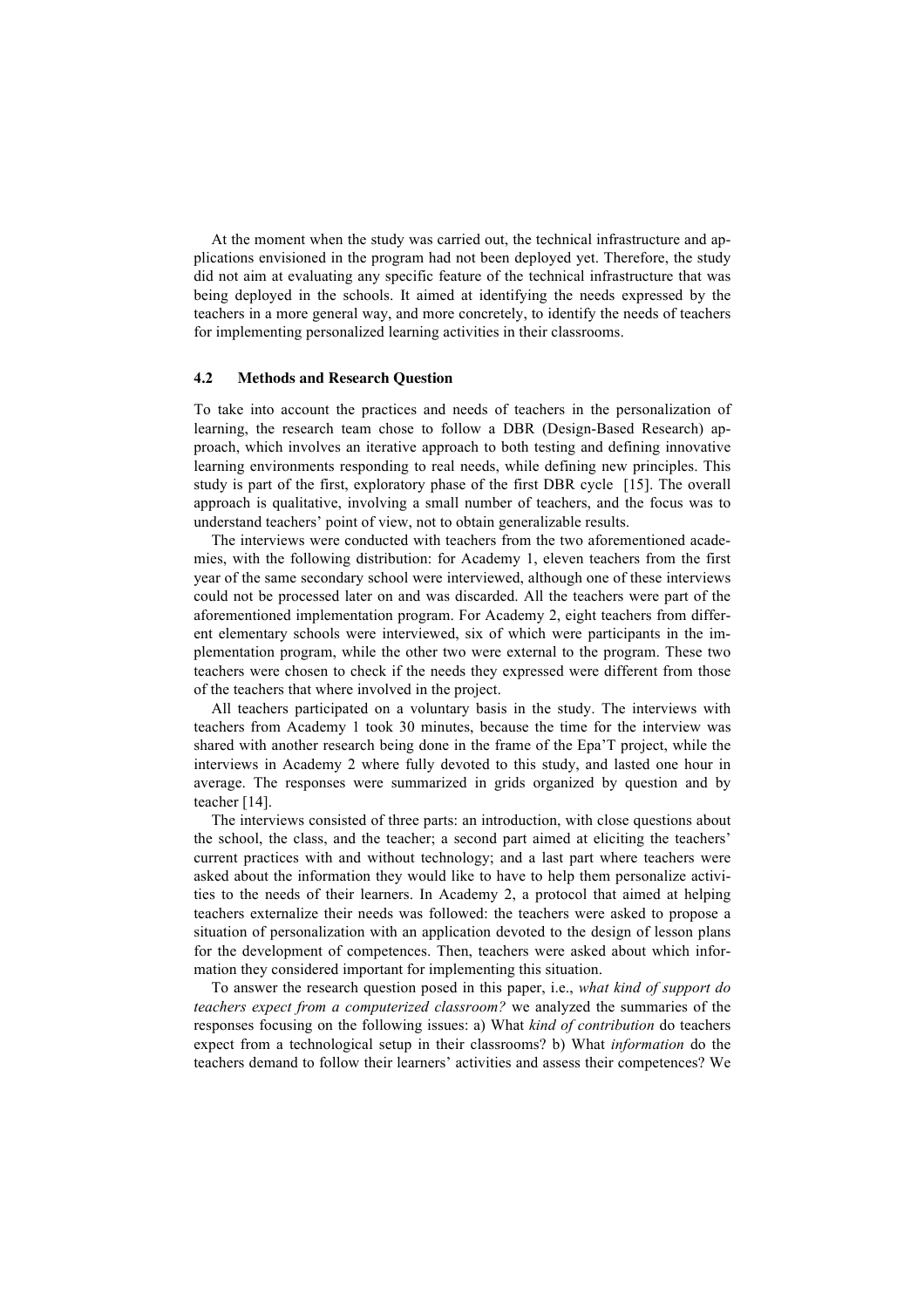were also interested in finding out whether it was possible *to observe differences in the type of information requested by the teachers that were participating in the implementation program and those that were not*. In spite of their very exploratory nature, we consider these issues as important to understand better teachers' views regarding the use of learning analytics tools in their classrooms.

## **4.3 Results**

This section summarizes the findings from the interviews, organized according to the three issues that structured the analysis (see section 4.2). No attempt to quantify the results is presented, in accordance with the qualitative and exploratory nature of the study. For each result presented, we point out which teachers mentioned that aspect in the interview. With this, we aim to provide supporting evidence for the results. We will use the code A1 *n* for teachers of Academy 1, and A2 *n* for teachers of the Academy 2, being *n* the number of that teacher within each group.

**What contribution do teachers expect from a technological setup?** Although some teachers, specially in Academy 1 (A1–5, A1–6, and A1–8) expressed their personal doubts about the utility of digital tools for their classes, due to the amount of preparation work required, and poor mastery of tools), most of the teachers expressed positive expectations about the role of technology for:

- Adapting the difficulty of the activities according to the learner's profile (A1\_1, A1\_2, A1\_4, A1\_5, A1\_6, A1\_8, A1\_9, A2\_1, A2\_5).
- Adapting the type of activity to the learners' profile, for example by adapting the texts for dyslexics  $(A1\ 2, A1\ 4, A2\ 2, A2\ 3)$ .
- Monitoring their learners' activities (in and out of class), including successes or failures and progression, evaluations and behavior (individual or collaborative) (A2\_1, A2\_2, A2\_5, A2\_6).
- Intervening directly on the production of learners by sending personalized messages (A1\_6, A1\_11, A2\_6, A2\_7).

**What kind of information do the teachers demand from the system?** The needs expressed by teachers can be classified according to the following three axes: supervision of the activities inside and outside the classroom, assessment of competences, and proposals specific to a subject matter.

Regarding the *supervision of the activities*, teachers envisioned the need of the following information:

• For the activities carried out at the classroom: progression of the learners through the activities, including: number of exercises made (and not made) (A1\_2, A1\_3, A2\_4, A2\_5, A2\_6, A2\_8); number of attempts to make an exercise (A2\_2, A2\_8); time spent in an exercise (A1\_3, A2\_2, A2\_8); visualization and remediation of mistakes (A1\_1, A1\_2, A1\_3, A2\_1, A2\_2, A2\_3, A2\_4, A2\_5). Regarding mistakes, some teachers suggested to show a synopsis table to visualize the main errors encountered together with the number of pupils concerned (in order to estimate whether it is necessary to make common or more individual corrections)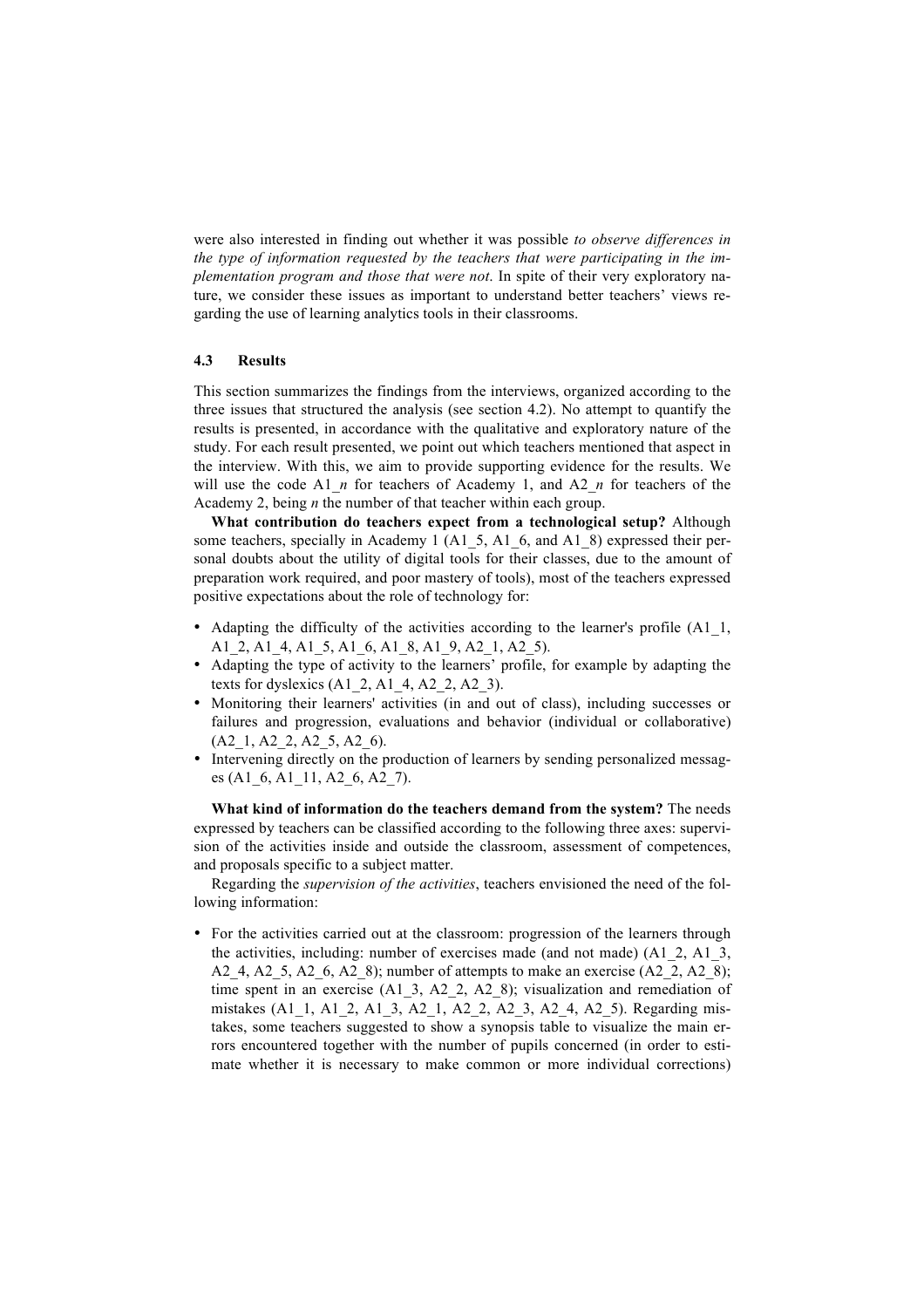$(A2\ 1, A2\ 3, A2\ 5)$ . Two teachers stated that the review of the activities was to be done off-line, during the evening (A1\_9, A1\_11). Another set of requirements focused on the need of controlling the learners' activity while using computers in the classroom, by supervising their screens (A1\_8, A1\_9, A1\_11), visualizing whether they were actually connected and working in the activities (A1\_9, A1\_11), and enabling direct interaction with the learners through messages (A1\_11).

- For the out-of-classroom activities (lessons to be reviewed at home, videos with questionnaires for the flipped classroom, or classroom blog), the teachers that were already using this approach demanded to know which activities had been carried out (A1\_3, A2\_6), length of time that the learners had been connected (A2\_5), and whether the families had accessed the classroom blog (A1–8).
- Several proposals were focused on time: time spent actually working on the task (A1\_2, A2\_2, A2\_4, A2\_8); time elapsed between the activity had been proposed and the activity was carried out (A2\_8).
- Few teachers expressed the need to measure activities made in groups using codes of participation (by learner and by group) (A1\_6, A2\_4, A2\_5).

As regards the *assessment of competences*, the participant teachers proposed different formats of organizing the information:

- For each subject, visualize the progress for the different competences of each learner (A1\_1, A1\_3, A1\_5, A1\_6, A2\_4), or of the whole classroom (A1\_4, A2 1, A2 4).
- Visualize the level of acquisition of a competence by learners compared with their class (A1\_4, A1\_5) and by a class, compared with the average of the school  $(A1_5)$ .

Overall, teachers requested to be able to follow the evolution of the competences by different criteria (by learner, by subject, by cycle). Some teachers that were already using systems based on paper (such a color code: green / yellow / red), suggested to use a similar code for the envisioned system (A2\_1, A2\_8).

Finally, some teachers demanded *more specific information*, related to their subject matter. For example, one teacher of Physical Education (A1\_5), suggested to get information of the cardiac rhythm of the pupils while doing exercise and the distance run; one language teacher (A1\_1) proposed to record the learners' oral exercises and make them aware of their mistakes; another one (A2\_5) expressed the need that the system monitored the quality of the pupils' written productions (use of punctuation, structure of sentences, ...).

Overall, we can observe that teachers demanded indicators that helped them supervise the activity of their learners, in ways that would help attend the requests of the formal educational system (supervision of the activities, errors' remediation, assessment of competences, etc.). Other demands point out to the need of controlling what happens when computers are used in the classroom (e.g., know what learners actually do at their computers, either at the classroom or at their homes). It is interesting that some teachers pointed out that the supervision of the activities should be done off-line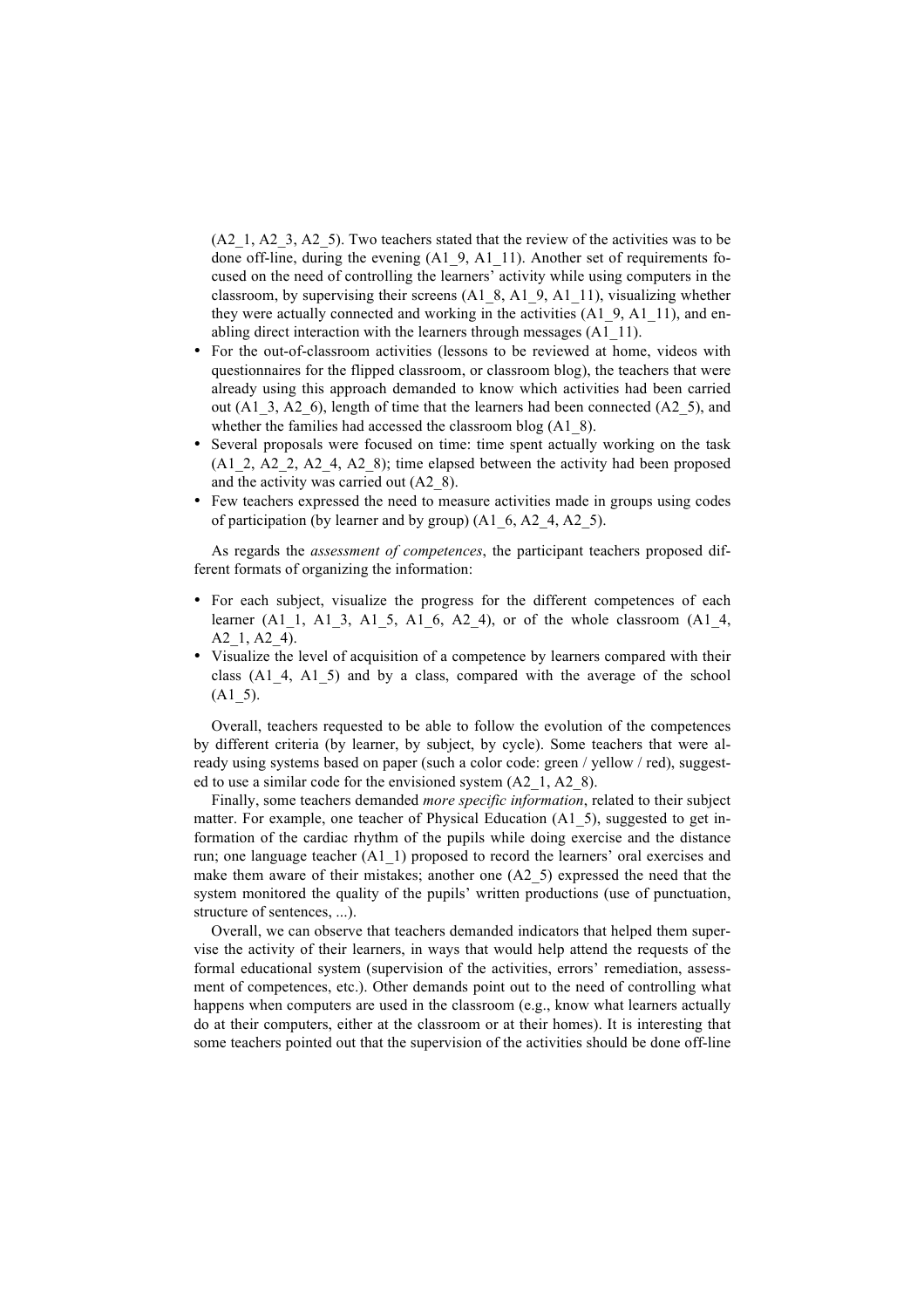during the evening. This points out to a critical issue: the lack of time that teachers have while working with the learners at the classroom.

**Differences between participant and non-participant teachers.** Against what could have been expected, we could not observe any meaningful difference between the kind of responses given by teachers already participating in the program and the external teachers from Academy 2 that participated in the interview. One likely reason for this lack of differentiation is the fact that the implementation phase of the project had not been yet started and therefore, the participant teachers had not had the opportunity to develop new ideas about the support from technology. It remains as future work to carry out similar comparisons, when the participant teachers had already worked with the technological setup.

## **5 Conclusions and Future Work**

In order to gain further impact in schools, specially at the primary and middle educational levels, learning analytics has to invest in field work in which teachers and designers develop a common understanding on the possibilities of technology to support teachers' work.

The results of the exploratory work presented in this paper show that teachers demand information tightly connected to the tasks they have to fulfill within the formal educational system. Teachers envision ways of visualizing information that are close to their current practices, like e.g., the use of color-codes that match the ones they already use without computers. It is also important to take into account the tight time restrictions teachers have while they are working with their learners, as well as the resources they have available, to propose solutions that are affordable for them. These findings are aligned with the conclusions reported in [6] for ITS systems and in [17] for inquiry-based learning, and underline the need for more holistic approaches to the implementation of ICT at these elementary levels, taking also into account the specific data privacy issues that appear when working with minors, as also noted by [16].

Following the DBR cycle initiated by the study presented in this paper, future work plans include defining a set of indicators derived from the results, and testing them with the teachers participating in the program. A second line of future research will be to analyze whether these teachers, after working with the implementation of the program and the proposed indicators, are able to envision new ways in which technology can support their practices, and help them implement them. The long-term goal is to analyze whether initiatives like the Epa'T project allow teachers to move from a model where technology *substitutes* existing methods to a model where technology is used to *modify* or *redefine* their pedagogy -using the terms of the SAMR model-, leading to more efficient use of ICT and of learning analytics in the schools.

**Acknowledgements** The authors thank the participant teachers for their fruitful collaboration. This research has been partially supported by a grant as invited professor offered by the University of Franche-Comté to Alejandra Martínez Monés, by a grant from the Ministry of Education, Spain (PRX16/00480), by Junta de Castilla y León (VA082U16), and Ministerio de Economía y Competitividad (TIN2014-53199-C3-2